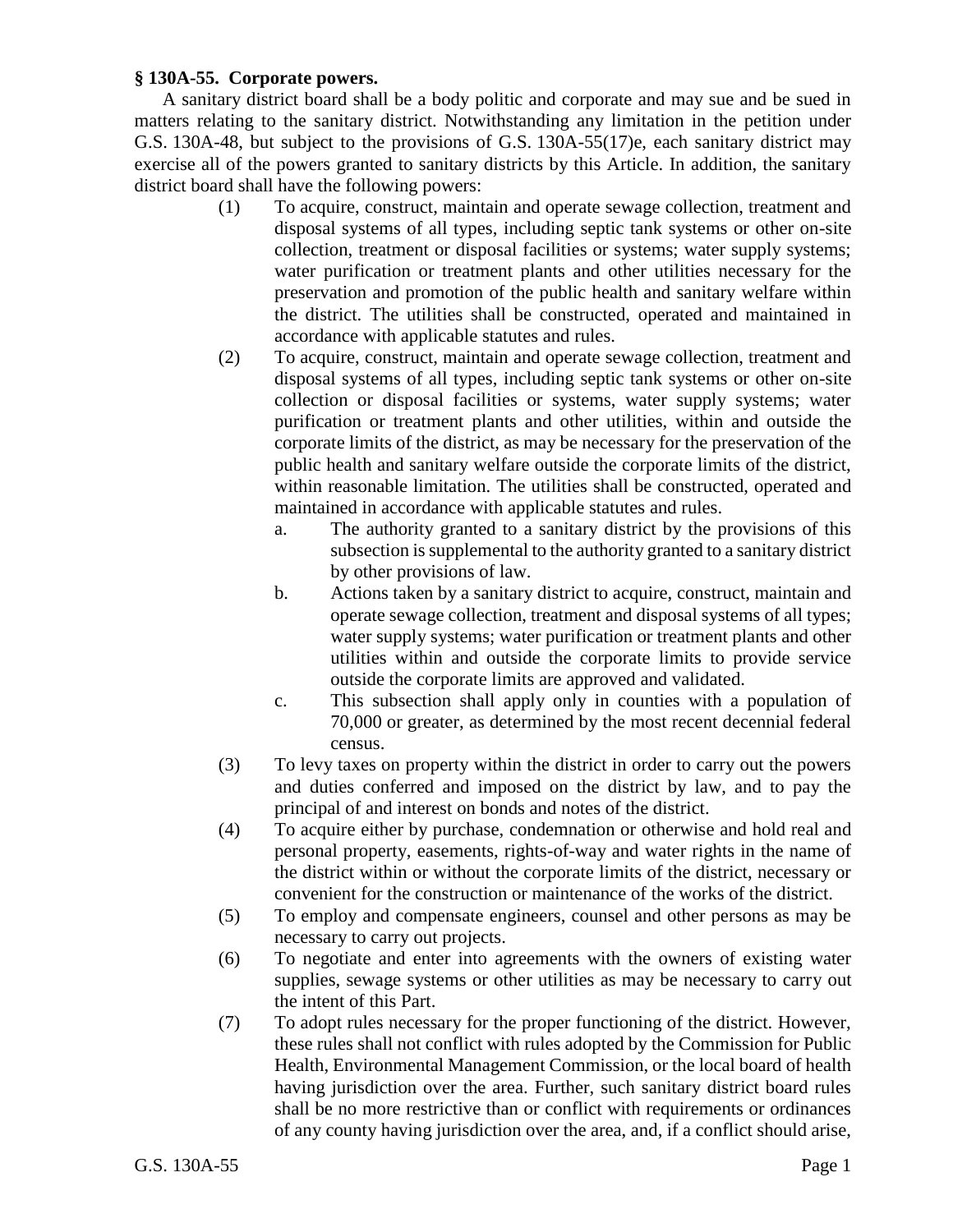the requirements or ordinances of the county having jurisdiction over the area shall control.

- (8) a. To contract with any person within or outside the corporate limits of the district to supply raw water without charge to the person in return for an agreement to allow the district to discharge sewage in the person's previous water supply. The district may so contract and construct at its expense all improvements necessary or convenient for the delivery of the water when, in the opinion of the sanitary district board and the Department, it will be for the best of the district.
	- b. To contract with any person within or outside the corporate limits of the district to supply raw or filtered water and sewer service to the person where the service is available. For service supplied outside the corporate limits of the district, the sanitary district board may fix a different rate from that charged within the corporate limits but shall not be liable for damages for failure to furnish a sufficient supply of water and adequate sewer service.
	- c. To contract with any person within or outside the corporate limits of the district for the treatment of the district's sewage in a sewage disposal or treatment plant owned and constructed or to be constructed by that person.
- (9) After adoption of a plan as provided in G.S. 130A-60, the sanitary district board may, in its discretion, alter or modify the plan if the Department determines that the alteration or modification does not constitute a material deviation from the objective of the plan and is in the public health interest of the district. The alteration or modification must be approved by the Department. The sanitary district board may appropriate or reappropriate money of the district for carrying out the altered or modified plan.
- (10) To take action, subject to the approval of the Department, for the prevention and eradication of diseases transmissible by vectors by instituting programs for the eradication of the mosquito.
- (11) To collect and dispose of garbage, waste and other refuse by contract or otherwise.
- (12) To establish a fire department, or to contract for firefighting apparatus and personnel for the protection of life and property within the district.
- (13) To provide or contract for rescue service, ambulance service, rescue squad or other emergency medical services for use in the district. The sanitary district shall be subject to G.S. 153A-250.
- (14) To have privileges and immunities granted to other governmental units in exercise of the governmental functions.
- (15) To use the income of the district, and if necessary, to levy and collect taxes upon all the taxable property within the district sufficient to pay the costs of collecting and disposing of garbage, waste and other refuse, to provide fire protection and rescue services in the district, and to acquire, construct, maintain, operate, and regulate roads and streets within the district. Taxes shall be levied and collected at the same time and in the same manner as taxes for debt service as provided in G.S. 130A-62.
- (16) To adopt rules for the promotion and protection of the public health and for these purposes to possess the following powers:
	- a. To require the owners of developed property on which there are situated one or more residential dwelling units or commercial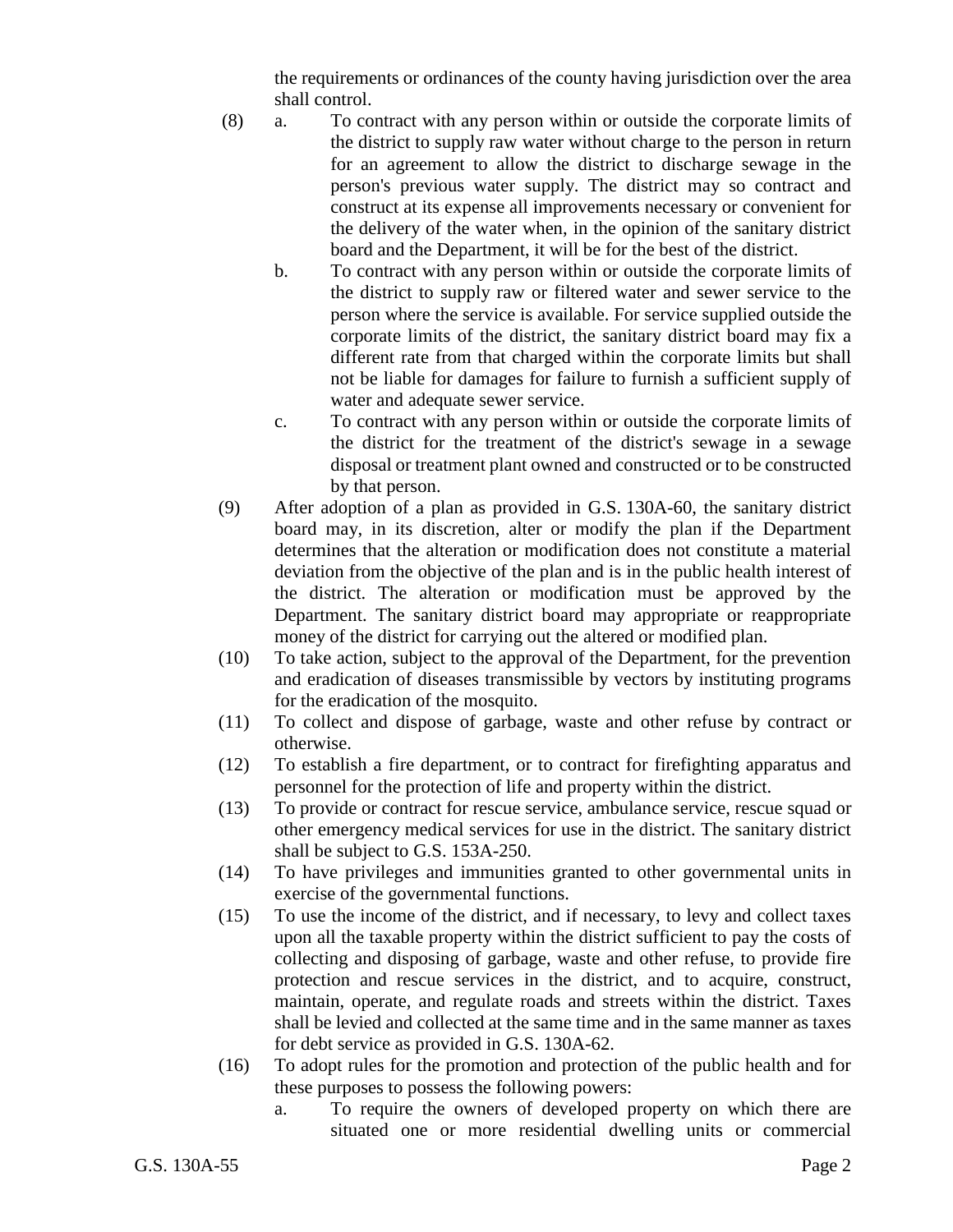establishments located within the jurisdiction of the district and within a reasonable distance of any waterline or sewer collection line owned, leased as lessee, or operated by the district to connect the property with the waterline, sewer connection line, or both and fix charges for the connections. The power granted by this subdivision may be exercised by a district only to the extent that the service, whether water, sewer, or a combination thereof, to be provided by the district is not then being provided to the improved property by any other political subdivision or by a public utility regulated by the North Carolina Utilities Commission pursuant to Chapter 62 of the General Statutes. In the case of improved property that would qualify for the issuance of a building permit for the construction of one or more residential dwelling units or commercial establishments and where the district has installed water or sewer lines or a combination thereof directly available to the property, the district may require payment of a periodic availability charge, not to exceed the minimum periodic service charge for properties that are connected. In accordance with G.S. 87-97.1, when developed property is located so as to be served by a sanitary district water line and the property owner has connected to that water line, the property owner may continue to use any private water well located on the property for nonpotable purposes as long as the water well is not interconnected to the sanitary district water line and the sanitary district shall not require the owner of any such water well to abandon, cap, or otherwise compromise the integrity of the water well.

- b. To require any person owning, occupying or controlling improved real property within the district where the water or sewage systems of the district are not immediately available or it is impractical with the systems, to install sanitary toilets, septic tanks and other health equipment or installations in accordance with applicable statutes and rules.
- c. To order a person to abate a public health nuisance of the district. If the person being ordered to abate the nuisance refuses to comply with the order, the sanitary district board may institute an action in the superior court of the county where the public health nuisance exists to enforce the order.
- d. To abolish or regulate and control the use and occupancy of all pigsties and other animal stockyards or pens within the district and for an additional distance of 500 feet beyond the outer boundaries of the district, unless the 500 feet is within the corporate limits of a city or town.
- e. Upon the noncompliance by a person of a rule adopted by the sanitary district board, the board shall notify the person of the rule being violated and the facts constituting the violation. The person shall have a reasonable time to comply with the rule as determined by the local health director of the person's residence. Upon failure to comply within the specified time or within a time extended by the sanitary district board, the person shall be guilty of a Class 1 misdemeanor.
- f. The sanitary district board is authorized to enforce the rules adopted pursuant to this Part by criminal action or civil action, including injunctive relief.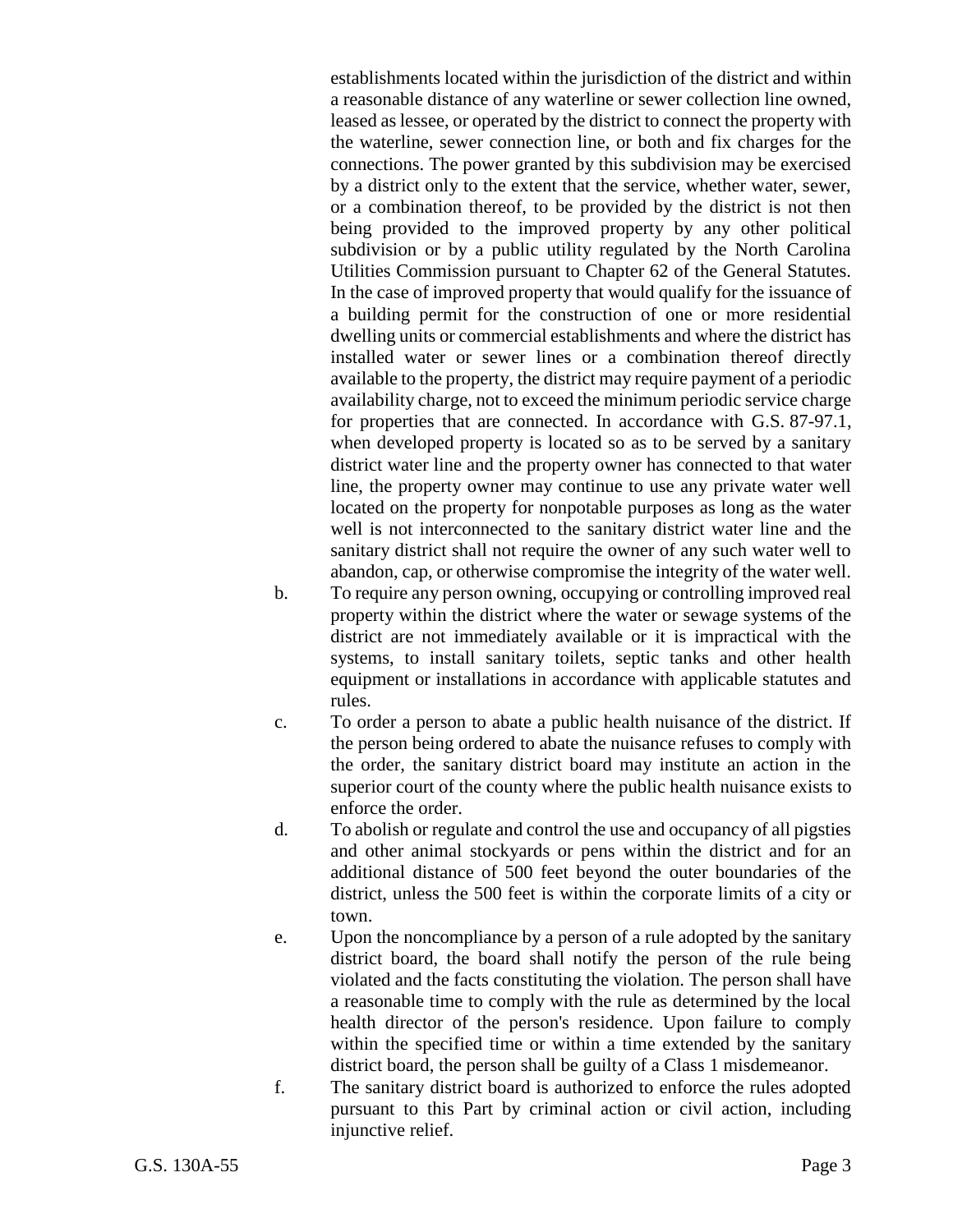- (17) For the purpose of promoting and protecting the public health, safety and the general welfare of the State, a sanitary district board is authorized to establish as zoning units any portions of the sanitary district not under the control of the United States or this State or any agency or instrumentality of either, in accordance with the following:
	- a. No sanitary district board shall designate an area a zoning area until a petition signed by two-thirds of the qualified voters in the area, as shown by the registration books used in the last general election, and with a petition signed by two-thirds of the owners of real property in the area, as shown by the records in the office of the register of deeds for the county, is filed with the sanitary district board. The petition must be accompanied by a map of the proposed zoning area. The board shall hold a public hearing to obtain comment on the proposed creation of the zoning area. A notice of public hearing must be published in a newspaper of general circulation in the county at least two times, and a copy of the notice shall be posted at the county courthouse and in three other public places in the sanitary district.
	- b. When a zoning area is established within a sanitary district, the sanitary district board as to the zoning area shall have all rights, privileges, powers and duties granted to local governments under Article 7 of Chapter 160D of the General Statutes. However, the sanitary district board shall not be required to appoint any zoning commission or board of adjustment. If neither a zoning commission nor board of adjustment is appointed, the sanitary district board shall have all rights.
	- c. A sanitary district board may enter into an agreement with any city, town or sanitary district for the establishment of a joint zoning commission.
	- d. A sanitary district board is authorized to use the income of the district and levy and collect taxes upon the taxable property within the district necessary to carry out and enforce the rules and provisions of this subsection.
	- e. This subsection shall apply only to sanitary districts which adjoin and are contiguous to an incorporated city or town and are located within three miles or less of the boundaries of two other cities or towns.
- (18) To negotiate for and acquire by contract any distribution system located outside the district when the water for the distribution system is furnished by the district. If the distribution system is acquired by a district, the district may continue the operation of the system even though it remains outside the district.
- (19) To accept gifts of real and personal property for the purpose of operating a nonprofit cemetery; to own, operate and maintain cemeteries with the donated property; and to establish perpetual care funds for the cemeteries in the manner provided by G.S. 160A-347.
- (20) To dispose of real or personal property belonging to the district according to the procedures prescribed in Article 12 of Chapter 160A of the General Statutes. For purposes of this subsection, references in Article 12 of Chapter 160A to the "city," the "council," or a specific city official refer, respectively, to the sanitary district, the sanitary district board, and the sanitary district official who most nearly performs the same duties performed by the specified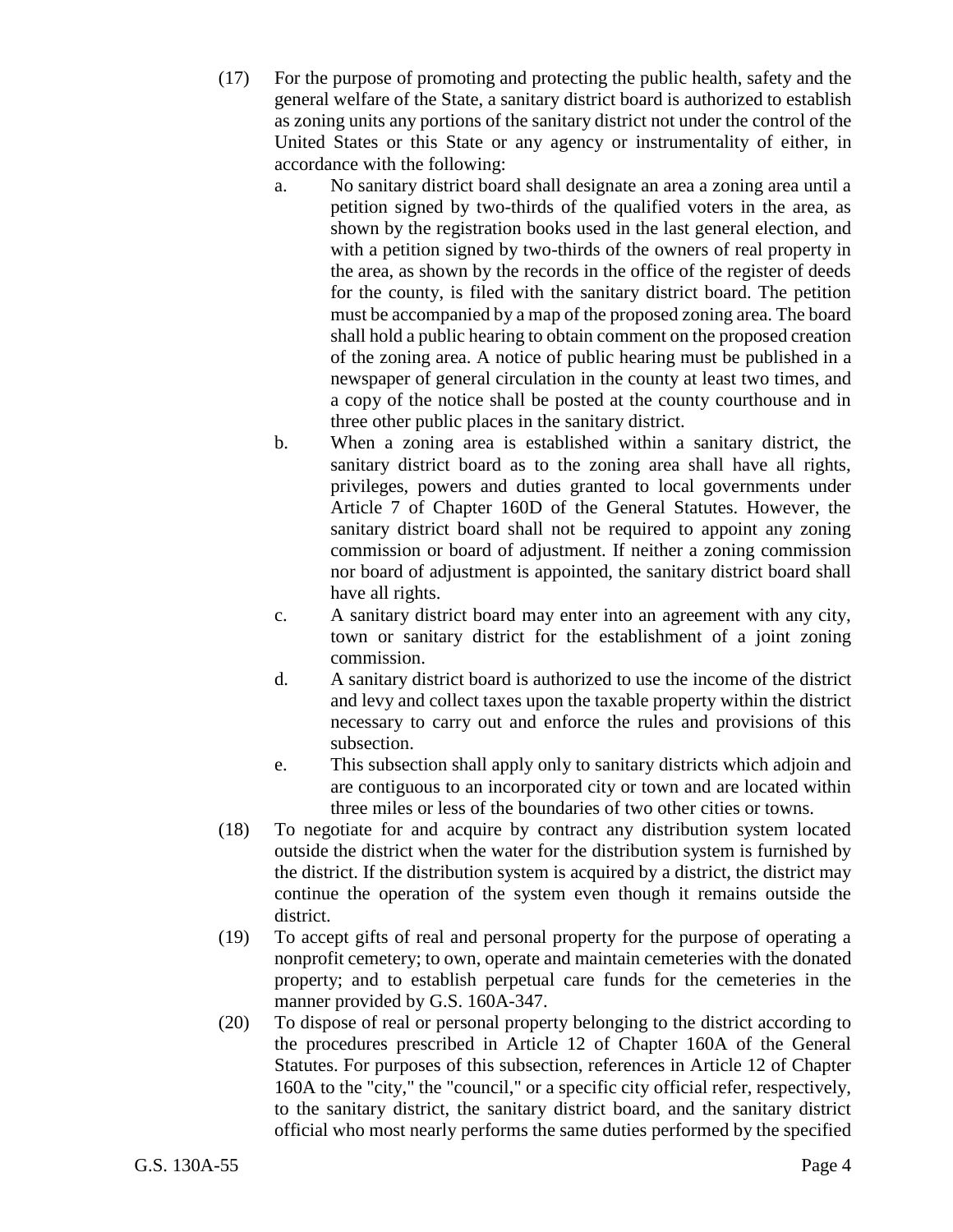city official. For purposes of this subsection, references in G.S. 160A-266(c) to "one or more city officials" are deemed to refer to one or more sanitary district officials designated by the sanitary district board.

- (21) To acquire, renovate property for or construct a medical clinic to serve the district, and to maintain real and personal property for a medical clinic to serve the district.
- (22) To make special assessments against benefitted property within the corporate limits of the sanitary district and within the area served or to be served by the sanitary district for the purpose of constructing, reconstructing, extending, or otherwise improving water systems or sanitary collection, treatment, and sewage disposal systems, in the same manner that a county may make special assessments under authority of Article 9 of Chapter 153A of the General Statutes, except that the language appearing in G.S. 153A-185 reading as follows: "A county may not assess property within a city pursuant to subdivision (1) or (2) of this section unless the governing board of the city has by resolution approved the project," shall not apply to assessments levied by sanitary districts. For the purposes of this paragraph, references in Article 9 of Chapter 153A of the General Statutes, to the "county," the "board of county commissioners," "the board" or a specific county official or employee are deemed to refer respectively to the sanitary district and to the official or employee of the sanitary district who performs most nearly the same duties performed by the specified county official or employee.

Assessment rolls after being confirmed shall be filed for registration in the office of the Register of Deeds of the county in which the property being assessed is located, and the term "county tax collector" wherever used in G.S. 153A-195 and G.S. 153A-196, shall mean the officer designated by the sanitary district to perform the functions described in said sections of the statute. This subdivision applies only to sanitary districts with a population of 15,000 or over.

- (23) To acquire (by purchase, lease, gift, or otherwise, but not by condemnation), construct, maintain, operate, and regulate roads and streets within the sanitary district which are not State-maintained. Not all of these powers need be exercised.
- (24) Expired.
- (25) To negotiate and enter into agreements with other municipal corporations or sanitary districts for the purpose of developing and implementing an economic development plan. The agreement may provide for the establishment of a special fund, in which monies not expended at the end of a fiscal year shall remain in the fund. The lead agency designated under the agreement shall be responsible for examination of the fund and compliance with sound accounting principles, including the annual independent audit under G.S. 159-34. The audit responsibilities of the other municipal corporations and sanitary districts extend only to the verification of the contribution to the fund created under the agreement. The procedural requirements of G.S. 158-7.1(c) shall apply to actions of a sanitary district under this subdivision as if it were a city. (1927, c. 100, s. 7; 1933, c. 8, ss. 1, 2; 1935, c. 287, ss. 1, 2; 1941, c. 116; 1945, c. 651, ss. 1, 2; 1947, c. 476; 1949, c. 880, s. 1; cc. 1130, 1145; 1951, c. 17, s. 1; c. 1035, s. 1; 1957, c. 1357, s. 1; 1961, cc. 669, 865, 1155; 1963, c. 1232; 1965, c. 496, s. 1; 1967, c. 632; c. 637, s. 1; c. 798, s. 2; 1969, cc. 478, 700, 944; 1971, c. 780, s. 29; 1973, c. 476, s.